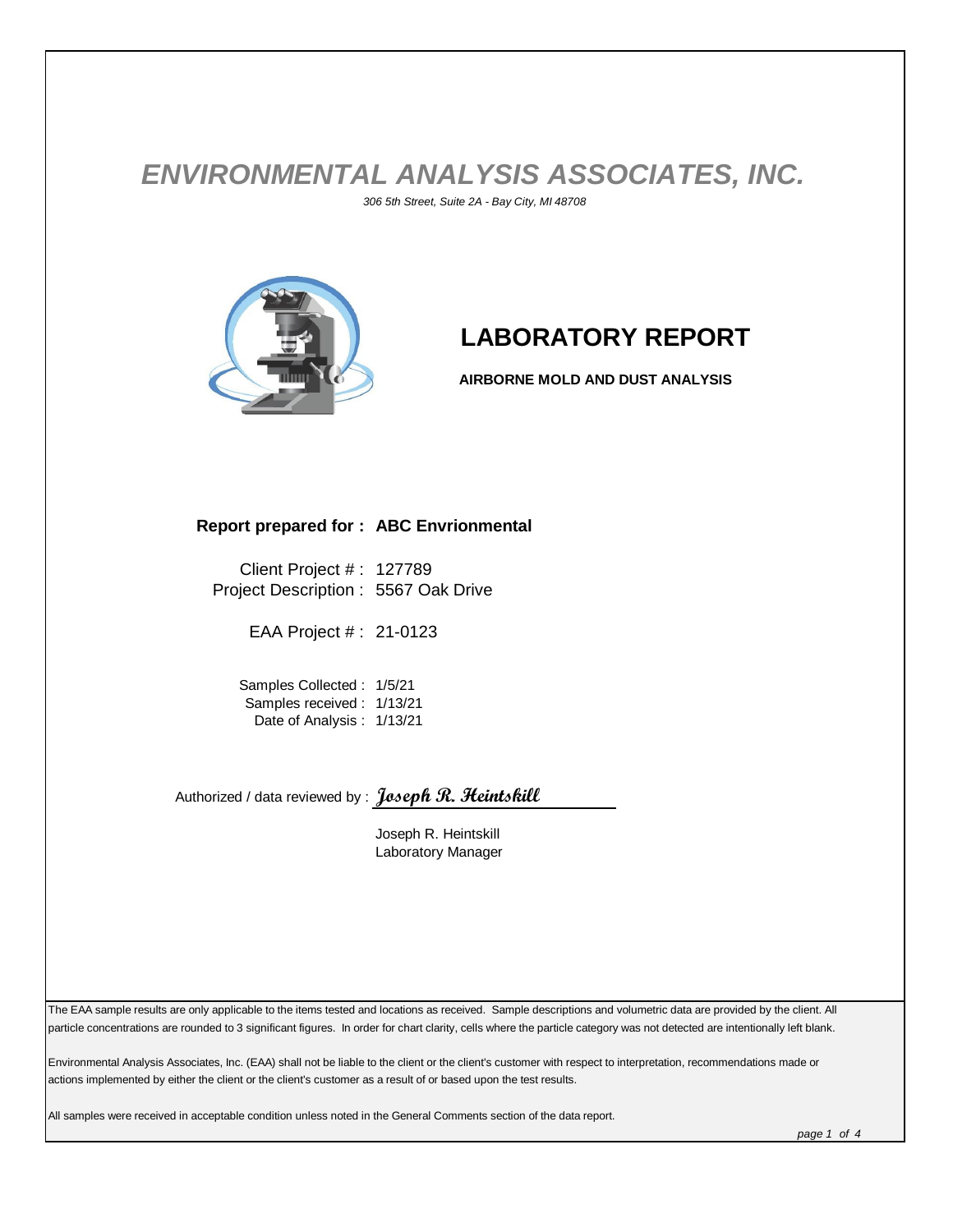|                                                                                                                                                             | ENVIRONMENTAL ANALYSIS ASSOCIATES, INC.                                                 |                                     | - 306 5th Street, Suite 2A - Bay City, MI 48708   |             |                        |                                           |  |  |
|-------------------------------------------------------------------------------------------------------------------------------------------------------------|-----------------------------------------------------------------------------------------|-------------------------------------|---------------------------------------------------|-------------|------------------------|-------------------------------------------|--|--|
|                                                                                                                                                             |                                                                                         | AIRBORNE MOLD AND DUST ANALYSIS     |                                                   |             | EAA Method #: DUST-A01 |                                           |  |  |
|                                                                                                                                                             | Client Name: ABC Envrionmental                                                          |                                     |                                                   | Page 2 of 4 |                        |                                           |  |  |
| Client Project #: 127789                                                                                                                                    |                                                                                         | Project description: 5567 Oak Drive |                                                   |             |                        |                                           |  |  |
| Requested by: Joe Johnson                                                                                                                                   |                                                                                         | Date collected: 1/5/21              |                                                   |             |                        | Sample condition : Acceptable as received |  |  |
| EAA Project#: 21-0123                                                                                                                                       |                                                                                         | Sample received: 1/13/21            |                                                   |             |                        |                                           |  |  |
| <b>Client Sample#</b>                                                                                                                                       | <b>Sample Description / Location</b>                                                    |                                     | <b>Background dust Loading - General Comments</b> |             |                        |                                           |  |  |
| 1                                                                                                                                                           | Bedroom 1                                                                               |                                     | <b>Typical dust</b>                               |             |                        |                                           |  |  |
| 2                                                                                                                                                           | <b>Bathroom</b>                                                                         |                                     | <b>Typical dust</b>                               |             |                        |                                           |  |  |
| 3                                                                                                                                                           | Living Room                                                                             |                                     | Elevated skin fragments                           |             |                        |                                           |  |  |
| 4                                                                                                                                                           | Kitchen                                                                                 | Elevated fiberglass fibers          |                                                   |             |                        |                                           |  |  |
| 5                                                                                                                                                           | Outdoor                                                                                 |                                     | Atypical opaque dust                              |             |                        |                                           |  |  |
|                                                                                                                                                             | AIRBORNE MOLD SPORE CONCENTRATIONS (Cts./m <sup>3</sup> ) -- Spore Trap Sample Analysis |                                     |                                                   |             |                        | High mag. used 500X                       |  |  |
| Category<br>Sample #->                                                                                                                                      | 1                                                                                       | 2                                   |                                                   | 3           | 4                      | 5                                         |  |  |
| Total Mold Spores (Cts/m <sup>3</sup> )                                                                                                                     | 823                                                                                     | 1650                                |                                                   | 2200        | 3660                   | 18900                                     |  |  |
| Alternaria                                                                                                                                                  |                                                                                         |                                     |                                                   |             |                        |                                           |  |  |
| Aspergillus/Penicillium                                                                                                                                     |                                                                                         | 183                                 |                                                   | 274         |                        | 137                                       |  |  |
| Pigmented Asco & Basidio                                                                                                                                    | 91                                                                                      | 183                                 |                                                   | 91          | 46                     | 1550                                      |  |  |
| Mix tiny, hyal Asco & Basidio                                                                                                                               | 640                                                                                     | 960                                 |                                                   | 1650        | 3200                   | 17100                                     |  |  |
| <b>Botrytis</b>                                                                                                                                             |                                                                                         |                                     |                                                   |             |                        |                                           |  |  |
| Chaetomium                                                                                                                                                  |                                                                                         |                                     |                                                   |             |                        |                                           |  |  |
|                                                                                                                                                             | 91                                                                                      | 274                                 |                                                   | 183         | 411                    |                                           |  |  |
| Cladosporium                                                                                                                                                |                                                                                         |                                     |                                                   |             |                        | 46                                        |  |  |
| Curvularia                                                                                                                                                  |                                                                                         |                                     |                                                   |             |                        |                                           |  |  |
| Drechslera/Bipolaris                                                                                                                                        |                                                                                         |                                     |                                                   |             |                        |                                           |  |  |
| Epicoccum                                                                                                                                                   |                                                                                         |                                     |                                                   |             |                        |                                           |  |  |
| Fusicladium-like                                                                                                                                            |                                                                                         |                                     |                                                   |             |                        |                                           |  |  |
| Nigrospora                                                                                                                                                  |                                                                                         |                                     |                                                   |             |                        |                                           |  |  |
| Oidium/Peronospora                                                                                                                                          |                                                                                         |                                     |                                                   |             |                        |                                           |  |  |
| Pithomyces                                                                                                                                                  |                                                                                         |                                     |                                                   |             |                        | 46                                        |  |  |
| <b>Rusts</b>                                                                                                                                                |                                                                                         |                                     |                                                   |             |                        |                                           |  |  |
| Smuts / Myxomycetes / Periconia                                                                                                                             |                                                                                         |                                     |                                                   |             |                        | 46                                        |  |  |
| Stachybotrys                                                                                                                                                |                                                                                         |                                     |                                                   |             |                        |                                           |  |  |
| Stemphylium                                                                                                                                                 |                                                                                         |                                     |                                                   |             |                        |                                           |  |  |
| Torula                                                                                                                                                      |                                                                                         |                                     |                                                   |             |                        |                                           |  |  |
| Ulocladium                                                                                                                                                  |                                                                                         |                                     |                                                   |             |                        |                                           |  |  |
| Other Hyaline Fungi                                                                                                                                         |                                                                                         |                                     |                                                   |             |                        |                                           |  |  |
| Other Fungi                                                                                                                                                 |                                                                                         | 46                                  |                                                   |             |                        |                                           |  |  |
|                                                                                                                                                             |                                                                                         |                                     |                                                   |             |                        |                                           |  |  |
| Unidentified Fungi                                                                                                                                          |                                                                                         |                                     |                                                   |             |                        |                                           |  |  |
| Hyphae fragments                                                                                                                                            |                                                                                         |                                     |                                                   |             |                        | 46                                        |  |  |
| Algal / fern spores                                                                                                                                         |                                                                                         |                                     |                                                   |             |                        |                                           |  |  |
| Insect parts                                                                                                                                                |                                                                                         |                                     |                                                   |             |                        |                                           |  |  |
| POLLEN (Total cts/m <sup>3</sup> )                                                                                                                          | not detected                                                                            | not detected                        | not detected                                      |             | not detected           | not detected                              |  |  |
| Not specified                                                                                                                                               |                                                                                         |                                     |                                                   |             |                        |                                           |  |  |
| Pinus / other                                                                                                                                               |                                                                                         |                                     |                                                   |             |                        |                                           |  |  |
| <b>COMMON AEROSOLS (cts/m3)</b>                                                                                                                             |                                                                                         |                                     |                                                   |             |                        |                                           |  |  |
| Skin cell fragments                                                                                                                                         | 6580                                                                                    | 3290                                |                                                   | 28400       | 10300                  | 91                                        |  |  |
| Fiberglass fibers                                                                                                                                           |                                                                                         |                                     |                                                   |             | 137                    |                                           |  |  |
| Cellulosic / synthetic fibers                                                                                                                               | 366                                                                                     | 137                                 |                                                   | 1190        | 503                    |                                           |  |  |
| Unidentified opaque                                                                                                                                         | 1280                                                                                    | 1780                                |                                                   | 2700        | 3840                   | 10300                                     |  |  |
| Mineral / clay soil dust                                                                                                                                    | 4570                                                                                    | 6490                                |                                                   | 20900       | 24700                  | 11200                                     |  |  |
| <b>OTHER PARTICLES (cts/m3)</b>                                                                                                                             | not detected                                                                            | not detected                        | not detected                                      |             | not detected           | not detected                              |  |  |
|                                                                                                                                                             |                                                                                         |                                     |                                                   |             |                        |                                           |  |  |
| <b>Statistical Parameters</b>                                                                                                                               |                                                                                         |                                     |                                                   |             |                        |                                           |  |  |
| Vol. analyzed (m3)-high mag - 500x :                                                                                                                        | 0.022                                                                                   | 0.022                               |                                                   | 0.022       | 0.022                  | 0.022                                     |  |  |
| Detect limit(Cts/m <sup>3</sup> )-high magnification:                                                                                                       | 45.7                                                                                    | 45.7                                |                                                   | 45.7        | 45.7                   | 45.7                                      |  |  |
| % sample analyzed-high magnification:                                                                                                                       | 29%                                                                                     | 29%                                 |                                                   | 29%         | 29%                    | 29%                                       |  |  |
| Vol. analyzed $(m^3)$ /entire sple 150-300x:                                                                                                                | 0.075                                                                                   | 0.075                               |                                                   | 0.075       | 0.075                  | 0.075                                     |  |  |
| * Detection limit (Cts/m <sup>3</sup> )/entire sple:                                                                                                        | 13.3                                                                                    | 13.3                                |                                                   | 13.3        | 13.3                   | 13.3                                      |  |  |
| Note: The "entire sample" detection limit applies to the "large" particle categories analyzed during the low magnification examination of the entire sample |                                                                                         |                                     |                                                   |             |                        |                                           |  |  |
| Sample flow rate (lpm):                                                                                                                                     | 15.0                                                                                    | 15.0                                |                                                   | 15.0        | 15.0                   | 15.0                                      |  |  |
| Sample trace length (mm):                                                                                                                                   | 14.40                                                                                   | 14.40                               |                                                   | 14.40       | 14.40                  | 14.40                                     |  |  |
| Microscope field diameter (mm):                                                                                                                             | 0.420                                                                                   | 0.420                               |                                                   | 0.420       | 0.420                  | 0.420                                     |  |  |

*Note: Sample results are only applicable to the items tested and locations as received. Sample descriptions and volumetric data are provided by the client. rev.2021-All Clients-1/4/21 Background dust loading criteria (Estimated area%): Typical-low <5%, Typical 5-20%, Atypical, 20-40%, Elevated 40-80%, Overloaded >80%*

Authorized / data reviewed by: **Joseph R. Heintskill** Report date: 1/13/21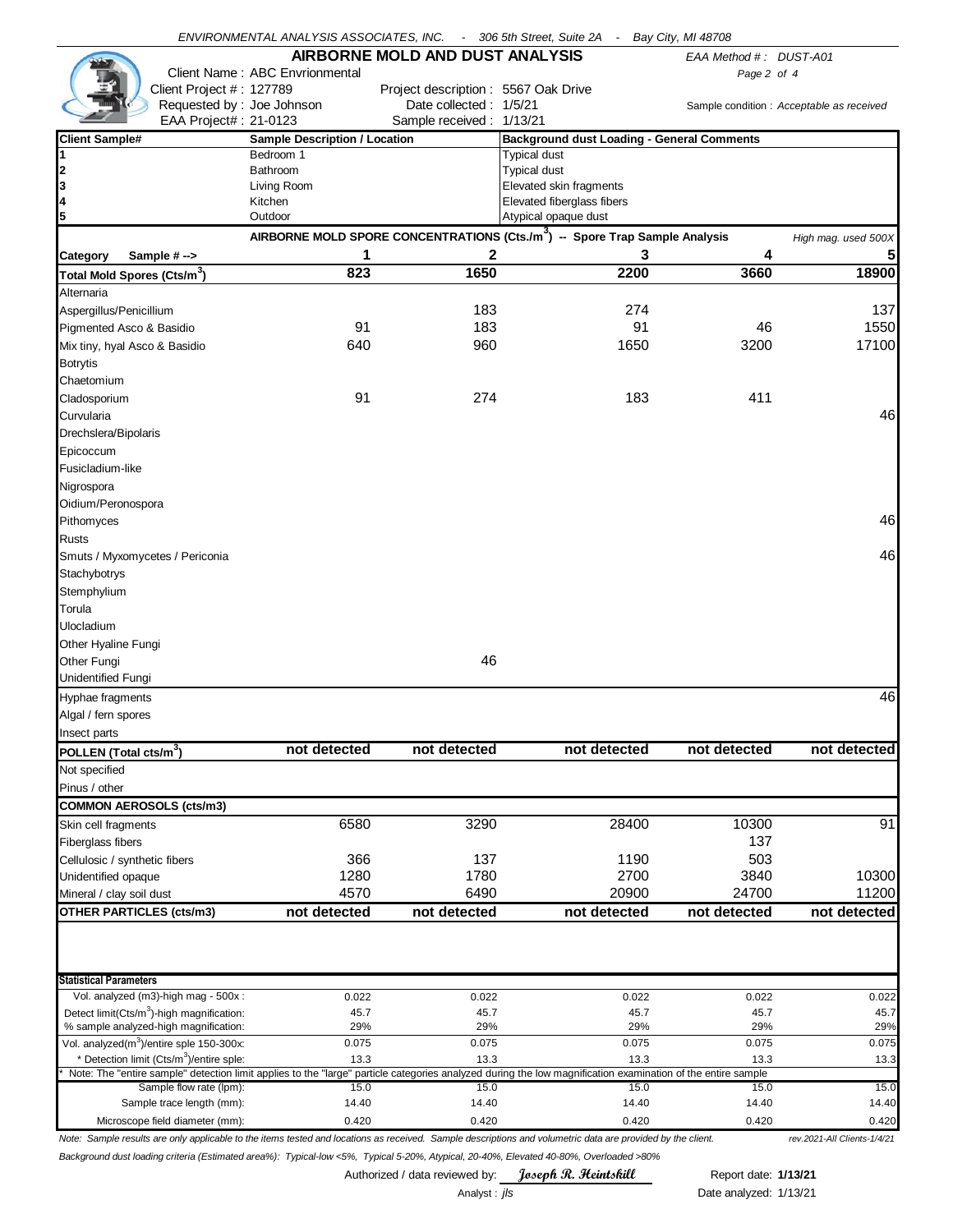

## **AIRBORNE MOLD AND DUST ANALYSIS** *EAA Method # : DUST-A01*

**(Mold and Dust Comparison Summary - Cts/m<sup>3</sup>**

**)** *Page 3 of 4*

Client Name : ABC Envrionmental

Client Project #: 127789 **Project description : 5567 Oak Drive** Requested by : Joe Johnson **EAA Project# : 21-0123** 

|                                                                                                                                                                                                                                                                                                                                                   | Mold    |               | Chronic |               |           |        |           | <b>Fibrous Dust</b>         |                    |          | Non-Fibrous dust |           |
|---------------------------------------------------------------------------------------------------------------------------------------------------------------------------------------------------------------------------------------------------------------------------------------------------------------------------------------------------|---------|---------------|---------|---------------|-----------|--------|-----------|-----------------------------|--------------------|----------|------------------|-----------|
| Sample #                                                                                                                                                                                                                                                                                                                                          | Spores  | Aspergillus / | W.I.    | Outdoor       | Hyphae    |        | Skin cell | Min. wool / Cellulose /     |                    | Unident. | Crystalline      | Other     |
| Description                                                                                                                                                                                                                                                                                                                                       | * Total | Penicillium   | Fungi   | <b>Spores</b> | Fragments | Pollen | Fragments | Fiberglass                  | Synthetic          | Opaque   | Minerals         | Particles |
|                                                                                                                                                                                                                                                                                                                                                   | 823     |               |         | 823           |           |        | 6,580     |                             | 366                | 1,280    | 4,570            |           |
| Bedroom 1                                                                                                                                                                                                                                                                                                                                         |         |               |         |               |           |        |           |                             |                    |          |                  |           |
|                                                                                                                                                                                                                                                                                                                                                   |         |               |         |               |           |        |           |                             |                    |          |                  |           |
|                                                                                                                                                                                                                                                                                                                                                   | 1,650   | 183           |         | 1,460         |           |        | 3,290     |                             | 137                | 1,780    | 6,490            |           |
| Bathroom                                                                                                                                                                                                                                                                                                                                          |         |               |         |               |           |        |           |                             |                    |          |                  |           |
|                                                                                                                                                                                                                                                                                                                                                   | 2,200   | 274           |         | 1,920         |           |        | 28,400    |                             | 1,190              | 2,700    | 20,900           |           |
| Living Room                                                                                                                                                                                                                                                                                                                                       |         |               |         |               |           |        |           |                             |                    |          |                  |           |
|                                                                                                                                                                                                                                                                                                                                                   |         |               |         |               |           |        |           |                             |                    |          |                  |           |
|                                                                                                                                                                                                                                                                                                                                                   | 3,660   |               |         | 3,660         |           |        | 10,300    | 137                         | 503                | 3,840    | 24,700           |           |
| Kitchen                                                                                                                                                                                                                                                                                                                                           |         |               |         |               |           |        |           |                             |                    |          |                  |           |
|                                                                                                                                                                                                                                                                                                                                                   |         |               |         |               |           |        |           |                             |                    |          |                  |           |
|                                                                                                                                                                                                                                                                                                                                                   | 18,900  | 137           |         | 18,800        | 46        |        | 91        |                             |                    | 10,300   | 11,200           |           |
| Outdoor                                                                                                                                                                                                                                                                                                                                           |         |               |         |               |           |        |           |                             |                    |          |                  |           |
|                                                                                                                                                                                                                                                                                                                                                   |         |               |         |               |           |        |           |                             |                    |          |                  |           |
|                                                                                                                                                                                                                                                                                                                                                   |         |               |         |               |           |        |           |                             |                    |          |                  |           |
|                                                                                                                                                                                                                                                                                                                                                   |         |               |         |               |           |        |           |                             |                    |          |                  |           |
|                                                                                                                                                                                                                                                                                                                                                   |         |               |         |               |           |        |           |                             |                    |          |                  |           |
|                                                                                                                                                                                                                                                                                                                                                   |         |               |         |               |           |        |           |                             |                    |          |                  |           |
|                                                                                                                                                                                                                                                                                                                                                   |         |               |         |               |           |        |           |                             |                    |          |                  |           |
|                                                                                                                                                                                                                                                                                                                                                   |         |               |         |               |           |        |           |                             |                    |          |                  |           |
|                                                                                                                                                                                                                                                                                                                                                   |         |               |         |               |           |        |           |                             |                    |          |                  |           |
|                                                                                                                                                                                                                                                                                                                                                   |         |               |         |               |           |        |           |                             |                    |          |                  |           |
|                                                                                                                                                                                                                                                                                                                                                   |         |               |         |               |           |        |           |                             |                    |          |                  |           |
|                                                                                                                                                                                                                                                                                                                                                   |         |               |         |               |           |        |           |                             |                    |          |                  |           |
|                                                                                                                                                                                                                                                                                                                                                   |         |               |         |               |           |        |           |                             |                    |          |                  |           |
|                                                                                                                                                                                                                                                                                                                                                   |         |               |         |               |           |        |           |                             |                    |          |                  |           |
|                                                                                                                                                                                                                                                                                                                                                   |         |               |         |               |           |        |           |                             |                    |          |                  |           |
| * Note : All individual particle category values are rounded to 3 significant figures. As a result, individually summed mold categories may appear slightly different than the "Total" value                                                                                                                                                      |         |               |         |               |           |        |           |                             |                    |          |                  |           |
| Chronic water indicating fungi (W.I.), include the genera Chaetomium, Stachybotrys, Ulocladium, and Trichoderma. The hyphae fragments category includes hyphae (mycelia),                                                                                                                                                                         |         |               |         |               |           |        |           | Range<br>Elevated - 6       | Percentile<br>>99% |          |                  |           |
| phialides, perithecia, etc. In order for chart clarity, measurements where the particle category was not detected are intentionally left blank.<br>DISCLAIMER: This AIR PROFILE Comparison Summary is only a supplement to the actual data reports provided by EAA and shall not be reproduced except in full without the written approval of the |         |               |         |               |           |        |           |                             | Elevated - 5       | >95%     |                  |           |
| laboratory. The sample results are only applicable to the items tested and locations as received. The sample descriptions and volumetric data are provided by the client. The statistical                                                                                                                                                         |         |               |         |               |           |        |           |                             | Atypical - 4       | >90%     |                  |           |
| guideline ranges are based on the percentile frequency of occurrence of airborne mold and dust particles (cts/mm <sup>3</sup> ) measured by EAA in over 3,500 commercial and residential building                                                                                                                                                 |         |               |         |               |           |        |           |                             | Atypical - 3       | >75%     |                  |           |
| samples during 2017 and 2018. The ranges are only intended to be used as an initial comparison with levels measured on your project. The laboratory test results are secondary support                                                                                                                                                            |         |               |         |               |           |        |           |                             | Typical - 2        | >50%     |                  |           |
| information to be used in conjunction with a thorough visual inspection provided by a qualified environmental professional. The local background and site specific building conditions                                                                                                                                                            |         |               |         |               |           |        |           |                             | Typical - 1        | < 50%    |                  |           |
| must be considered by the investigator in order to render independent opinions or conclusions as to whether or not the concentrations measured by the EAA laboratory may represent                                                                                                                                                                |         |               |         |               |           |        |           |                             |                    |          |                  |           |
| a typical, atypical, or elevated condition on your specific project.                                                                                                                                                                                                                                                                              |         |               |         |               |           |        |           | rev.2021-All Clients-1/4/21 |                    |          |                  |           |